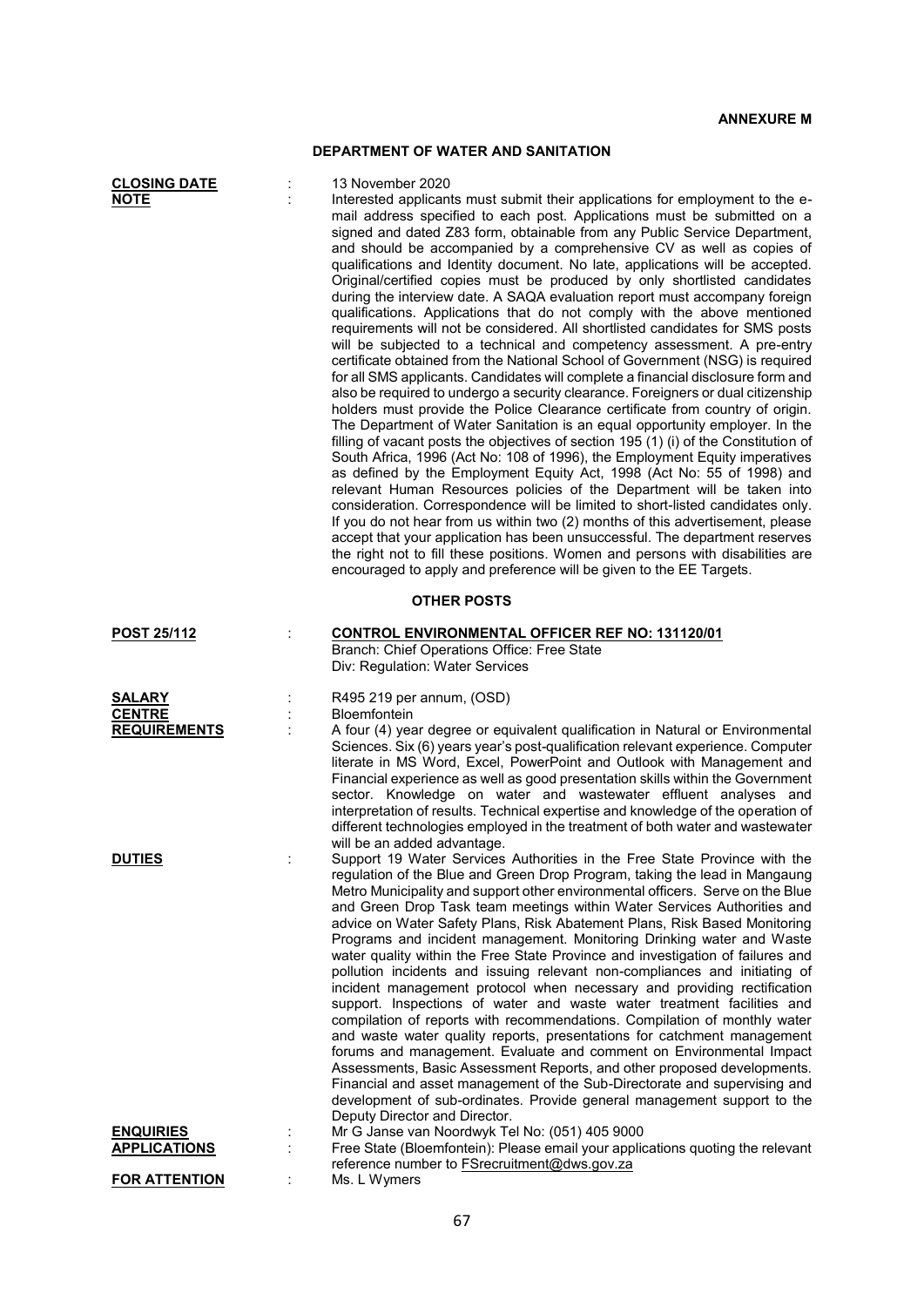| POST 25/113                             |   | <b>CONTROL ENVIRONMENTAL OFFICER: GRADE A REF NO: 131120/02</b>                                                                                                                                                                                                                                                                                                                                                                                                                                                                                                                                                                                                                                                                                                                                                                                                                                                                                                                                                                                                                                                                                                                                                                                                                                                                                                                                                                                                                                                                                                                                                         |
|-----------------------------------------|---|-------------------------------------------------------------------------------------------------------------------------------------------------------------------------------------------------------------------------------------------------------------------------------------------------------------------------------------------------------------------------------------------------------------------------------------------------------------------------------------------------------------------------------------------------------------------------------------------------------------------------------------------------------------------------------------------------------------------------------------------------------------------------------------------------------------------------------------------------------------------------------------------------------------------------------------------------------------------------------------------------------------------------------------------------------------------------------------------------------------------------------------------------------------------------------------------------------------------------------------------------------------------------------------------------------------------------------------------------------------------------------------------------------------------------------------------------------------------------------------------------------------------------------------------------------------------------------------------------------------------------|
|                                         |   | Branch: Chief Operations Office Western Cape                                                                                                                                                                                                                                                                                                                                                                                                                                                                                                                                                                                                                                                                                                                                                                                                                                                                                                                                                                                                                                                                                                                                                                                                                                                                                                                                                                                                                                                                                                                                                                            |
|                                         |   | SD: Water Sector Planning and Support Management                                                                                                                                                                                                                                                                                                                                                                                                                                                                                                                                                                                                                                                                                                                                                                                                                                                                                                                                                                                                                                                                                                                                                                                                                                                                                                                                                                                                                                                                                                                                                                        |
|                                         |   |                                                                                                                                                                                                                                                                                                                                                                                                                                                                                                                                                                                                                                                                                                                                                                                                                                                                                                                                                                                                                                                                                                                                                                                                                                                                                                                                                                                                                                                                                                                                                                                                                         |
| SALARY                                  |   | R495 219 per annum (OSD)                                                                                                                                                                                                                                                                                                                                                                                                                                                                                                                                                                                                                                                                                                                                                                                                                                                                                                                                                                                                                                                                                                                                                                                                                                                                                                                                                                                                                                                                                                                                                                                                |
| <b>CENTRE</b>                           |   | <b>Bellville</b>                                                                                                                                                                                                                                                                                                                                                                                                                                                                                                                                                                                                                                                                                                                                                                                                                                                                                                                                                                                                                                                                                                                                                                                                                                                                                                                                                                                                                                                                                                                                                                                                        |
| <b>REQUIREMENTS</b>                     |   | A four (4) year degree or equivalent qualification in Natural or Environmental                                                                                                                                                                                                                                                                                                                                                                                                                                                                                                                                                                                                                                                                                                                                                                                                                                                                                                                                                                                                                                                                                                                                                                                                                                                                                                                                                                                                                                                                                                                                          |
|                                         |   | Sciences. Six (6) year's post-qualification experience in the field of natural<br>science, water and environmental management. A valid car driver's license.<br>(Attach a copy). Knowledge of the National Water Act, 36 of 1998 and water<br>related and environmental management legislations and policies. Sound<br>knowledge of Integrated Water Resource Management and river health to<br>assess the ecological state of aquatic ecosystems. Good ability and experience                                                                                                                                                                                                                                                                                                                                                                                                                                                                                                                                                                                                                                                                                                                                                                                                                                                                                                                                                                                                                                                                                                                                          |
|                                         |   | to write and interpret technical and scientific reports and documents. Assist<br>with the management of projects. Good management and negotiation skills.<br>Ability to work productively in an environment consisting of multi-disciplinary<br>internal and external DWS staff and stakeholders. Computer literacy skills.<br>Good written and verbal communication, presentation and report writing skills.<br>Able to provide technical and scientific support to other DWS functions. Ability<br>to capacitate and act as a mentor and supervisor to junior staff. Good<br>interpersonal skills. Ability to interact with communities and stakeholder<br>groups. It will be expected of the incumbent to travel frequently.                                                                                                                                                                                                                                                                                                                                                                                                                                                                                                                                                                                                                                                                                                                                                                                                                                                                                         |
| <b>DUTIES</b>                           |   | Implementation of the National Water Act 36 of 1998 with focus on Protection<br>of water resources. Implement and coordination of Adopt-a-River Initiatives<br>(ARI), Resource Quality Objective Initiatives and Reserve Determination in four<br>water management areas in the Western Cape Region. Implement Adopt-A-<br>River Programme and any other related programme as introduced by the<br>department from time to time. Liaise with internal and external stakeholders<br>regarding RDM Initiatives, RQO's Initiatives and AaR Initiatives. Represent the<br>Department on various inter-governmental forums and structures. Liaise with<br>National Office on various fresh water quality related issues. Provide specialist<br>inputs on applications made in terms of Water, Environmental, Mining and<br>Agricultural legislation. Liaise with internal and external stakeholders regarding<br>the management of fresh water quality issues. Facilitate and coordinate the<br>training, capacity building and career development of staff. Supervise and<br>mentor Environmental Officers and other subordinates.<br>Reporting,<br>enforcement, procurement, financial management and implementation of<br>policies and procedures pertaining to fresh water quality. Manage programmes<br>and mentorship programmes for staff. Prepare monthly and quarterly reports.<br>Manage staff. Participate in capacity building programmes and mentorship<br>programmes for junior staff. Prepare monthly and quarterly reports. Manage<br>and ensure effective financial planning for water resource management. |
| <b>ENQUIRIES</b><br><b>APPLICATIONS</b> |   | Mr Z Simawo Tel No: (021) 941 6251<br>Western Cape (Bellville): Please email your applications quoting the relevant                                                                                                                                                                                                                                                                                                                                                                                                                                                                                                                                                                                                                                                                                                                                                                                                                                                                                                                                                                                                                                                                                                                                                                                                                                                                                                                                                                                                                                                                                                     |
| <b>FOR ATTENTION</b>                    |   | reference number to WCrecruitment@dws.gov.za<br>Ms K Melelo                                                                                                                                                                                                                                                                                                                                                                                                                                                                                                                                                                                                                                                                                                                                                                                                                                                                                                                                                                                                                                                                                                                                                                                                                                                                                                                                                                                                                                                                                                                                                             |
| <u>POST 25/114</u>                      | t | <b>CONTROL ENGINEERING TECHNICIAN GRADE A REF NO: 131120/03</b><br>Branch: infrastructure build, operate and maintenance                                                                                                                                                                                                                                                                                                                                                                                                                                                                                                                                                                                                                                                                                                                                                                                                                                                                                                                                                                                                                                                                                                                                                                                                                                                                                                                                                                                                                                                                                                |
| <b>SALARY</b>                           |   | R446 202 per annum (OSD)                                                                                                                                                                                                                                                                                                                                                                                                                                                                                                                                                                                                                                                                                                                                                                                                                                                                                                                                                                                                                                                                                                                                                                                                                                                                                                                                                                                                                                                                                                                                                                                                |
| <b>CENTRE</b>                           |   | Worcester                                                                                                                                                                                                                                                                                                                                                                                                                                                                                                                                                                                                                                                                                                                                                                                                                                                                                                                                                                                                                                                                                                                                                                                                                                                                                                                                                                                                                                                                                                                                                                                                               |
| <b>REQUIREMENTS</b>                     |   | A National Diploma in Civil Engineering. Six (6) years post qualification                                                                                                                                                                                                                                                                                                                                                                                                                                                                                                                                                                                                                                                                                                                                                                                                                                                                                                                                                                                                                                                                                                                                                                                                                                                                                                                                                                                                                                                                                                                                               |
|                                         |   | technical Engineering experience required. Compulsory registration with ECSA<br>as a Professional Engineering Technician (Attach proof of registration). A valid<br>driver's license (Attached a copy). Willingness to travel extensively within the<br>region. Proven computer literacy skills. Financial management and verbal and<br>written communication skills. Must be able to work in confined spaces, and on<br>high structures. Work outdoors in remote areas, under severe weather<br>conditions. The following will be a recommendation: Experience in achieving<br>compliance to dam safety requirements. Experience in conveying, storage and<br>distribution of bulk water and maintaining infrastructure. Civil construction and<br>contract management experience. Excellent administrative and organizational                                                                                                                                                                                                                                                                                                                                                                                                                                                                                                                                                                                                                                                                                                                                                                                         |
| <b>DUTIES</b>                           |   | skills. General management experience.<br>Civil maintenance on Government Water Schemes to ensure continued<br>effective bulk water supply. Provide administrative support and functional                                                                                                                                                                                                                                                                                                                                                                                                                                                                                                                                                                                                                                                                                                                                                                                                                                                                                                                                                                                                                                                                                                                                                                                                                                                                                                                                                                                                                               |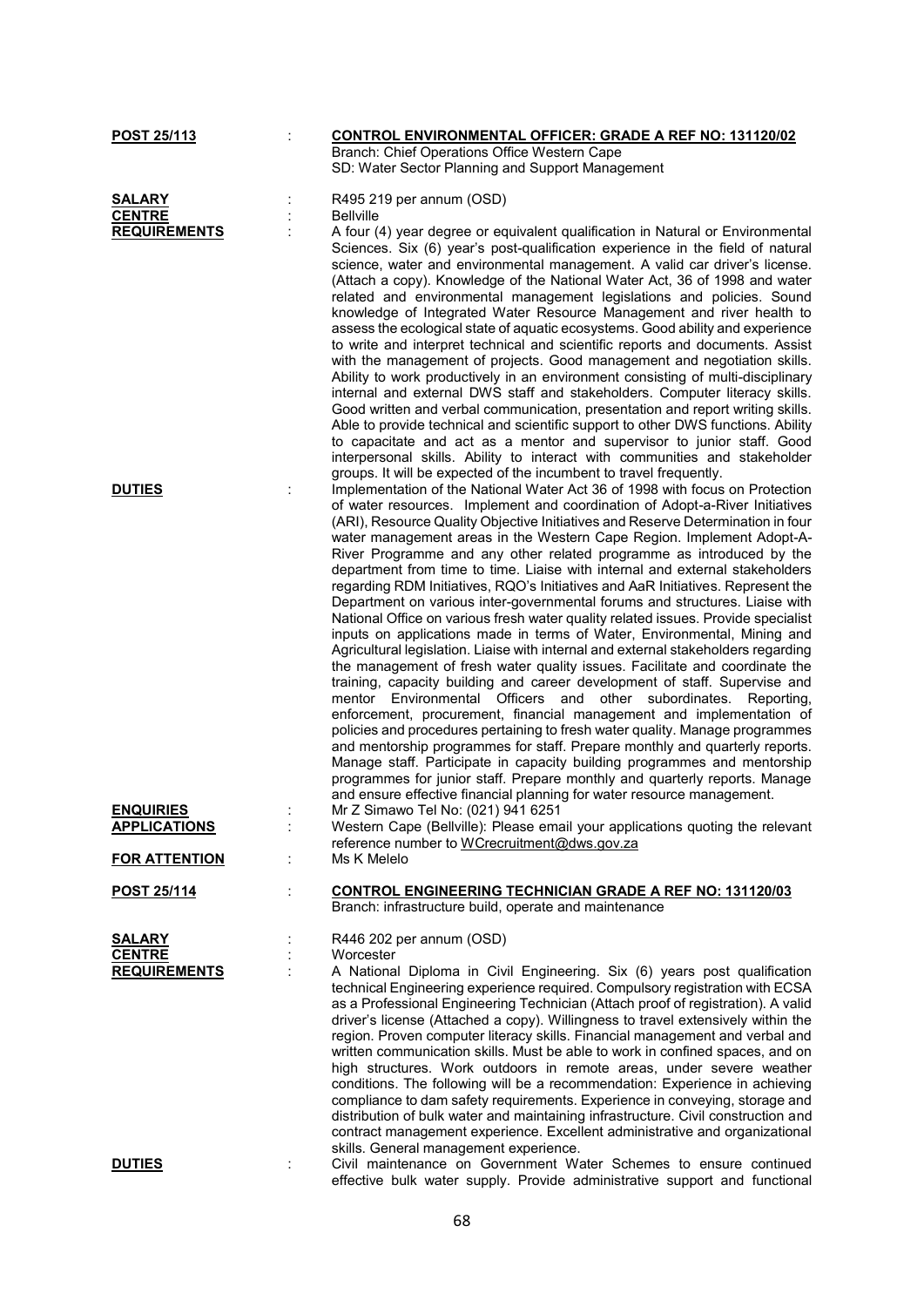|                                                       |    | training to scheme personnel. Ensure effective liaison with Water Users<br>Institutions. Do dam safety inspections and reporting, including the drawing up,<br>updating and implementation of Operation and Maintenance Manuals and<br>Emergency Preparedness Plans. Manage contracts for civil works, Land use<br>and buildings. Advanced experience in Budgeting Expenditure Control.<br>Revenue and Supply Chain Management. Advanced experience in People<br>Management and General Administration. Manage Occupational Health and<br>Safety in the workplace. Responsible for the financial management of the<br>section. Responsible for human resource management of the section. General<br>office management of the section.                                                                                                                                                                                                                                                                                                                            |
|-------------------------------------------------------|----|------------------------------------------------------------------------------------------------------------------------------------------------------------------------------------------------------------------------------------------------------------------------------------------------------------------------------------------------------------------------------------------------------------------------------------------------------------------------------------------------------------------------------------------------------------------------------------------------------------------------------------------------------------------------------------------------------------------------------------------------------------------------------------------------------------------------------------------------------------------------------------------------------------------------------------------------------------------------------------------------------------------------------------------------------------------|
| <b>ENQUIRIES</b><br><b>APPLICATIONS</b>               | ł. | Mr. BF Van Zyl Tel No: (021) 941 6019 / 082 807 3541<br>Worcester: Please email your application quoting the relevant reference<br>number to SORecruitment@dws.gov.za                                                                                                                                                                                                                                                                                                                                                                                                                                                                                                                                                                                                                                                                                                                                                                                                                                                                                            |
| <u>FOR ATTENTION</u>                                  | ÷  | Ms. B Gqokoma                                                                                                                                                                                                                                                                                                                                                                                                                                                                                                                                                                                                                                                                                                                                                                                                                                                                                                                                                                                                                                                    |
| POST 25/115                                           | t, | <b>ASSISTANT DIRECTOR: HR TRANSACTIONS (HR ADMINISTRATION)</b><br><b>REF NO: 131120/04</b><br>Branch: Chief Operations Office North West                                                                                                                                                                                                                                                                                                                                                                                                                                                                                                                                                                                                                                                                                                                                                                                                                                                                                                                         |
| <b>SALARY</b><br><b>CENTRE</b><br><b>REQUIREMENTS</b> |    | R376 596 per annum (Level 09)<br>Mmabatho<br>A National Diploma or Degree in Human Resources or equivalent. Three (3)                                                                                                                                                                                                                                                                                                                                                                                                                                                                                                                                                                                                                                                                                                                                                                                                                                                                                                                                            |
|                                                       |    | year's management/supervisory experience in HR Administration at Senior HR<br>Practitioner level. Proof of PERSAL training (Attach copy). A valid driver's<br>license (Attach copy). Extensive knowledge of and ability to operate the<br>PERSAL system. In-depth knowledge of Recruitment and Selection processes.<br>In-depth knowledge of the Public Service Regulatory Framework. Proof of<br>Emerging Management Development Programme/Training. Will save as an<br>added advantage. Excellent communication skills both verbal and written.<br>Supervisory skills. Computer literacy. Good interpersonal skills.                                                                                                                                                                                                                                                                                                                                                                                                                                           |
| <b>DUTIES</b>                                         |    | Manage and co-ordinate the Human Resource functions in Region to<br>contribute to the rendering of a professional human resource management<br>service. HR provisioning inclusive of Recruitment and Selection, appointments,<br>transfers, qualifications verification, secretarial functions at interviews,<br>absorptions, probationary periods, etc.). Management of leave of absence<br>annual/vacation leave, sick leave, departmental special leave, PILIR and IOD<br>leave. Terminations of service, transfers and allowances in line with National<br>policies and directives in the Region. Ensure the successful implementation of<br>Departmental/Public Service policies on matters related to human resource<br>management in order to adhere to the relevant prescripts/legislation. Inform,<br>guide and advice line managers or employees on human resource policies and<br>directives. Authorise transactions on PERSAL according to delegations. Hold<br>workshops advising line managers/employees in the Region on key HR policy<br>issues. |
| <b>ENQUIRIES</b><br><b>APPLICATIONS</b>               |    | Mr M.J Ntwe Tel No: (018) 387 9531/ 082 657 4685<br>North West (Mmabatho): Please email your application quoting the relevant                                                                                                                                                                                                                                                                                                                                                                                                                                                                                                                                                                                                                                                                                                                                                                                                                                                                                                                                    |
| <b>FOR ATTENTION</b>                                  | ÷  | reference number to NWRecruitment@dws.gov.za<br>Mr M.J Ntwe                                                                                                                                                                                                                                                                                                                                                                                                                                                                                                                                                                                                                                                                                                                                                                                                                                                                                                                                                                                                      |
| POST 25/116                                           | ÷  | <b>ASSISTANT DIRECTOR: ASSET MANAGEMENT REF NO: 131120/05</b><br>Branch: Chief Operations Office North West                                                                                                                                                                                                                                                                                                                                                                                                                                                                                                                                                                                                                                                                                                                                                                                                                                                                                                                                                      |
| SALARY<br><b>CENTRE</b><br><b>REQUIREMENTS</b>        |    | R376 596 per annum (Level 09)<br>Mmabatho<br>A relevant tertiary qualification at NQF level 7. Three (3) years related financial<br>or asset management supervisory experience. Knowledge and understanding<br>on financial legislation, policies, practices and procedures. Knowledge and<br>understanding on Human Resource Management legislation, policies,<br>practices and procedures. Knowledge of Public Finance Management Act<br>(PFMA), Treasury Regulations, guidelines relating to Public Service Anti-<br>Corruption Strategy and fraud prevention measures. Knowledge of equal<br>opportunities and affirmative action guidelines and laws. Knowledge of<br>administrative and clerical procedures and systems. Departmental policies and<br>procedures. Principles and practice of financial accounting. Framework for<br>managing performance information. Business strategy transaction and<br>alignment. Problem solving and analysis. People and diversity management                                                                        |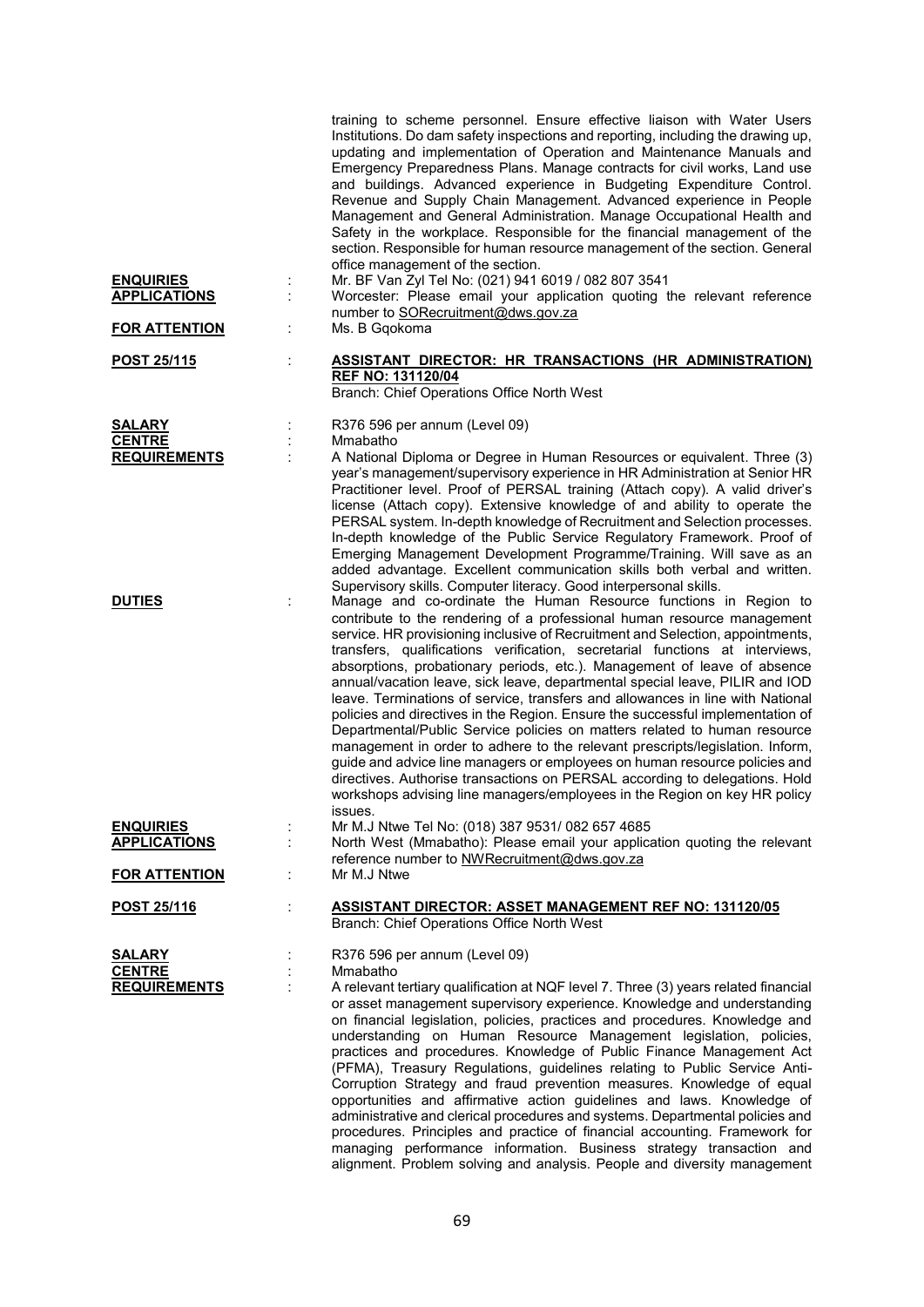| <b>DUTIES</b>                                  | ÷ | skills. Client orientation and customer focus. Good communication skills.<br>Accountability and ethical conduct.<br>Monitor and review the capturing of all physical i.e. moveable and immovable<br>assets in the physical asset management registers. Monitor and review the<br>monitoring of assets to asset holders. Oversee and review the monitoring of<br>assets in accordance with the relevant policy and procedures. Promote correct<br>implementation of sound physical asset management practices. Supervise<br>employees to ensure sound physical asset management.                                                                                                                                                                                                                                                                                                                                                                                                                                                                                                                                                                                                                                                                                                                             |
|------------------------------------------------|---|-------------------------------------------------------------------------------------------------------------------------------------------------------------------------------------------------------------------------------------------------------------------------------------------------------------------------------------------------------------------------------------------------------------------------------------------------------------------------------------------------------------------------------------------------------------------------------------------------------------------------------------------------------------------------------------------------------------------------------------------------------------------------------------------------------------------------------------------------------------------------------------------------------------------------------------------------------------------------------------------------------------------------------------------------------------------------------------------------------------------------------------------------------------------------------------------------------------------------------------------------------------------------------------------------------------|
| <b>ENQUIRIES</b><br><b>APPLICATIONS</b>        |   | Ms G Kobue Tel No: (018) 387 9526<br>North West (Mmabatho): Please email your application quoting the relevant<br>reference number to NWRecruitment@dws.gov.za                                                                                                                                                                                                                                                                                                                                                                                                                                                                                                                                                                                                                                                                                                                                                                                                                                                                                                                                                                                                                                                                                                                                              |
| <b>FOR ATTENTION</b>                           |   | Mr M.J Ntwe                                                                                                                                                                                                                                                                                                                                                                                                                                                                                                                                                                                                                                                                                                                                                                                                                                                                                                                                                                                                                                                                                                                                                                                                                                                                                                 |
| <b>POST 25/117</b>                             |   | PRINCIPAL DEVELOPMENT EXPERT REF NO: 131120/06<br>Branch: Chief Operations Office: Western Cape<br>SD: Water Sector Planning and Support                                                                                                                                                                                                                                                                                                                                                                                                                                                                                                                                                                                                                                                                                                                                                                                                                                                                                                                                                                                                                                                                                                                                                                    |
| SALARY<br><b>CENTRE</b><br><b>REQUIREMENTS</b> |   | R376 596 per annum (Level 09)<br><b>Bellville</b><br>A National Diploma or Degree in Social Sciences. Three (3) – five (5) years'<br>experience in water sector environment. A valid driver's license (Attach a<br>copy). Knowledge of the National Water Act, 1998 (Act No. 36 of 1998) and<br>Water Service Act, 1997 (Act No, 108 of 1997). Knowledge of intergraded<br>water sector matters. Knowledge of the financial management within the<br>framework of the total water value chain and all the sectors involved in and<br>impacting on the water resource management. Knowledge and understanding<br>of drinking water and waste water quality management. Knowledge and<br>understanding of the Departmental Programmes on water quality<br>management. Knowledge and understanding on Human Resource<br>Management legislation, policies, practices and procedures. Public Finance<br>Management Act (PFMA). Departmental policies and<br>procedures.<br>Governmental financial systems. Knowledge of learning and teaching<br>procedures and techniques. Framework for managing performance<br>information. Problem solving and analysis. People and diversity management,<br>client orientation and customer focus skills. Good communication skills.<br>Accountability and ethical conduct. |
| <b>DUTIES</b>                                  | ÷ | Advocate of activities of water sector through existing partners. Develop and<br>maintain conceptualise and visual publications. Manage publication layout.<br>Handle Project Management and conduct research on the recent technologies<br>that can be applied. Conduct research on spatial and non-spatial data from<br>clients. Participate in the development of IDP's and WSDP's for local<br>authorities. Coordinate inputs into Municipal Strategic Self-Assessment<br>(MuSSA). Maintain and continuous update of WSDP/IDP database.<br>Coordinate water balance data, analysis and identification of intervention<br>programmes & projects. Represent the department in water sector multi-<br>stakeholder engagements. Develop and implement capacity building<br>programmes for Water Services Authorities. Attend to all personnel matters<br>and their Performance Management Development System (PMDS). Provide<br>input into monthly and quarterly reports. Support DWA Regional offices on the<br>implementation of projects. Develop guidelines that will assist in the<br>implementation of adopted strategy. Modify existing programmes where<br>applicable. Participate in the development of IDP for various municipalities.<br>Compile budgets.                                        |
| <b>ENQUIRIES</b><br><b>APPLICATIONS</b>        |   | Mr Z. Simawo Tel No: (021) 941 6251<br>Western Cape (Bellville): Please email your applications quoting the relevant<br>reference number to WCrecruitment@dws.gov.za                                                                                                                                                                                                                                                                                                                                                                                                                                                                                                                                                                                                                                                                                                                                                                                                                                                                                                                                                                                                                                                                                                                                        |
| <b>FOR ATTENTION</b>                           | ÷ | Ms K Melelo                                                                                                                                                                                                                                                                                                                                                                                                                                                                                                                                                                                                                                                                                                                                                                                                                                                                                                                                                                                                                                                                                                                                                                                                                                                                                                 |
| POST 25/118                                    | ÷ | <b>LEGAL ADMINISTRATION OFFICER (MR5) REF NO: 131120/07</b><br><b>Branch: Corporate Services</b><br>Dir: Legal Support                                                                                                                                                                                                                                                                                                                                                                                                                                                                                                                                                                                                                                                                                                                                                                                                                                                                                                                                                                                                                                                                                                                                                                                      |
| SALARY<br><b>CENTRE</b><br><b>REQUIREMENTS</b> |   | R373 389 per annum, (OSD)<br>Pretoria (Head Office)<br>An LLB Degree or equivalent legal qualification on NQF7. At least 8 years'<br>appropriate post qualification legal experience. Ability to draft legal documents<br>that provide clear motivation / justification for a particular position pertaining to                                                                                                                                                                                                                                                                                                                                                                                                                                                                                                                                                                                                                                                                                                                                                                                                                                                                                                                                                                                             |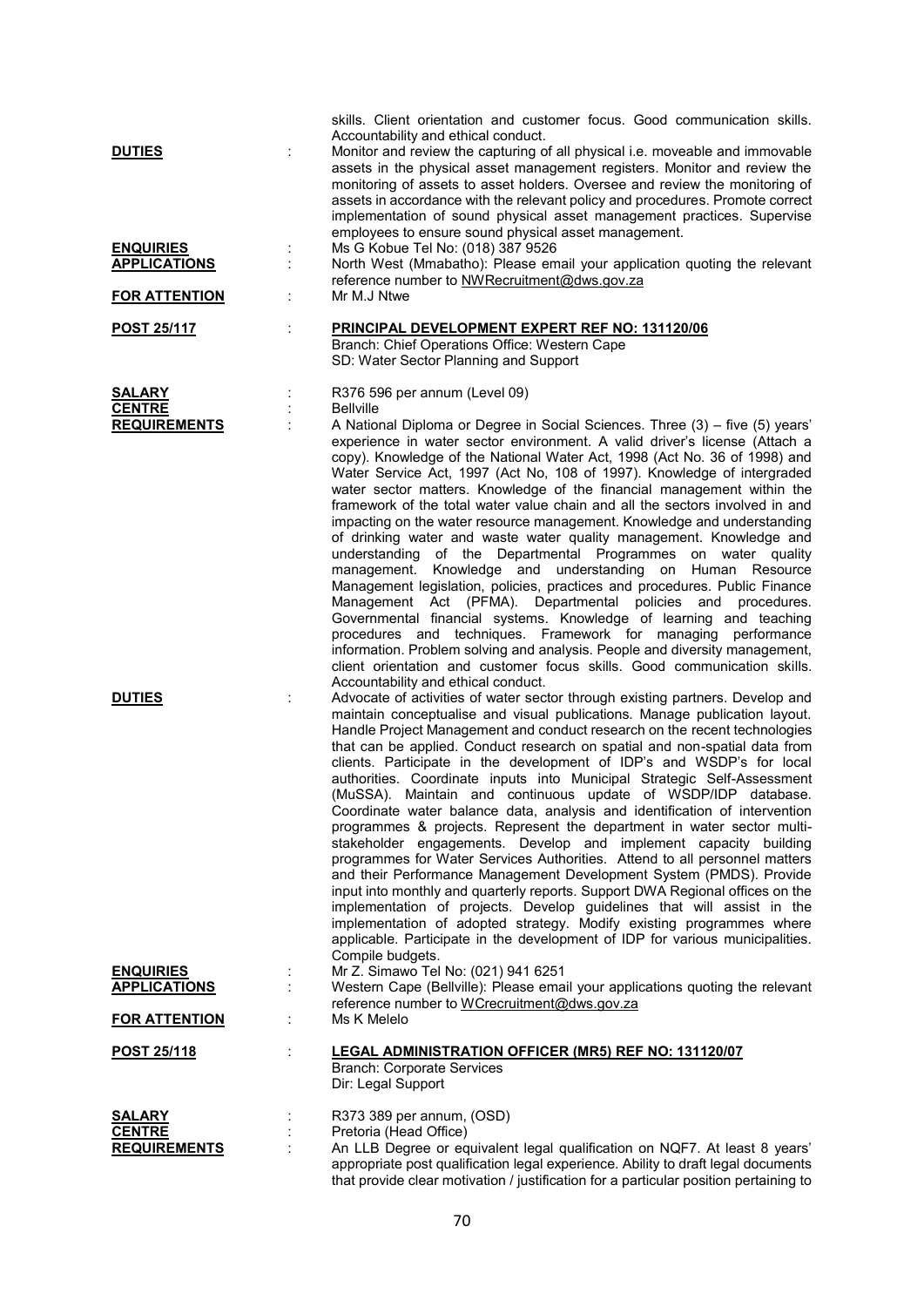|                                                       |         | the case, also proposing the approach to be followed to ensure success in this<br>regard. Knowledge and understanding of the Public Finance Management Act<br>(PFMA) and Treasury Regulations, the Public Service Act and Regulations,<br>Promotion of Administrative Justice Act and Promotion of Access to<br>Information Act. Knowledge of Public Finance Management Act (PFMA),<br>Constitutional Law, Promotion of Access to Information Act and Administrative<br>Law. An ability to interpret legislation, good analytical and research skills, good<br>verbal and written communication skills in English, good drafting skills,<br>computer literacy, an ability to work in a team, a pro-active, problem-solving                                                                                                                                                                                   |
|-------------------------------------------------------|---------|--------------------------------------------------------------------------------------------------------------------------------------------------------------------------------------------------------------------------------------------------------------------------------------------------------------------------------------------------------------------------------------------------------------------------------------------------------------------------------------------------------------------------------------------------------------------------------------------------------------------------------------------------------------------------------------------------------------------------------------------------------------------------------------------------------------------------------------------------------------------------------------------------------------|
| <b>DUTIES</b>                                         |         | and positive attitude and an ability to adhere to deadlines are essential.<br>Render legal advisory services on diverse legal issues to the Minister, the<br>Director-General and officials of the Department. Conduct research that will<br>provide information and case law relevant to the legal matter at hand and<br>present motivation/ proposals on how the specific case should be approached<br>to obtain a desirable/ justifiable outcome / result. Manage litigation instituted by<br>and against the Department, including water tribunal appeals. Conduct<br>Legislative review, drafting of Bills, subordinate legislation and regulations.<br>Provide legal support, advice, drafting and vetting of contracts.                                                                                                                                                                               |
| <b>ENQUIRIES</b><br><b>APPLICATIONS</b>               | ÷<br>t. | Ms M Khuduga Tel No: (012) 336 7835<br>Head Office (Pretoria): Please email your application quoting the relevant<br>reference number to: Recruitment@dws.gov.za                                                                                                                                                                                                                                                                                                                                                                                                                                                                                                                                                                                                                                                                                                                                             |
| <b>FOR ATTENTION</b>                                  |         | Ms. L Mabole                                                                                                                                                                                                                                                                                                                                                                                                                                                                                                                                                                                                                                                                                                                                                                                                                                                                                                 |
| <b>POST 25/119</b>                                    | t       | <b>SENIOR PROVISIONING ADMINISTRATION: SCM REF NO: 131120/09</b><br>Branch: Chief Operations Office North West                                                                                                                                                                                                                                                                                                                                                                                                                                                                                                                                                                                                                                                                                                                                                                                               |
| <b>SALARY</b><br><b>CENTRE</b><br><b>REQUIREMENTS</b> |         | R316 791 per annum (Level 08)<br>Mmabatho<br>A National Diploma or Degree in Supply Chain Management/Logistics/<br>Purchasing Management qualification. Three (3) to five (5) years' experience<br>in Supply Chain administration environment. Knowledge of procurement<br>administrative procedures. Knowledge of financial legislation. Knowledge of<br>BAS. Knowledge of SAP. Knowledge of GAAP. Disciplinary knowledge of<br>labour law. Knowledge of dispute resolution process. Knowledge of labour<br>relations policies. Understanding of social and economic development issues.<br>Basic financial management and knowledge of PFMA. Knowledge<br>Management skills. Computer literacy skills. Knowledge Management.<br>Problem solving and analysis. People and diversity management. Client<br>orientation and customer focus. Good communication skills. Accountability and<br>Ethical Conduct. |
| <b>DUTIES</b>                                         |         | Render demand and acquisition support. Provide effective provision of tender<br>services and contract management. Manage asset disposal. Administer the<br>payment process for the goods and services acquired.                                                                                                                                                                                                                                                                                                                                                                                                                                                                                                                                                                                                                                                                                              |
| <b>ENQUIRIES</b><br><b>APPLICATIONS</b>               |         | Ms G.Kobue Tel No: (018) 387 9526<br>North West (Mmabatho): Please email your application quoting the relevant<br>reference number to: NWRecruitment@dws.gov.za                                                                                                                                                                                                                                                                                                                                                                                                                                                                                                                                                                                                                                                                                                                                              |
| <b>FOR ATTENTION</b>                                  |         | Mr MJ Ntwe                                                                                                                                                                                                                                                                                                                                                                                                                                                                                                                                                                                                                                                                                                                                                                                                                                                                                                   |
| <b>POST 25/120</b>                                    |         | <b>EMPLOYEE WELLNESS PROGRAMME CO-ORDINATOR/PRACTITIONER</b><br><b>REF NO: 131120/10</b><br>Branch: Chief Operations Office: Limpopo<br>Dir: Corporate Services                                                                                                                                                                                                                                                                                                                                                                                                                                                                                                                                                                                                                                                                                                                                              |
| <b>SALARY</b><br><b>CENTRE</b><br><b>REQUIREMENTS</b> |         | R316 791 per annum (Level 08)<br>Polokwane<br>Three (3) years qualification relating to Social Science / Social Work. Three (3)<br>to five (5) years' experience in Social / Employee Health and Wellness<br>Services. Knowledge and understanding in wellness policy implementation.<br>Knowledge and understanding in monitoring and evaluation principles.<br>Practical experience in Employee Health and Wellness programmes.<br>Knowledge of programme coordination, facilitation and implementation.<br>Excellent communication skills both verbal and written. Problem solving,<br>creativity, cultural awareness and initiative skills. Good computer skills. Uphold                                                                                                                                                                                                                                 |
| <b>DUTIES</b>                                         |         | the principle of sense of confidentiality.<br>Implement wellness programmes, policies and strategies. Align employee<br>health and wellness programmes with the business plan. Marketing of EHWP<br>Services. Initiate the monitoring and evaluation of wellness programmes and                                                                                                                                                                                                                                                                                                                                                                                                                                                                                                                                                                                                                              |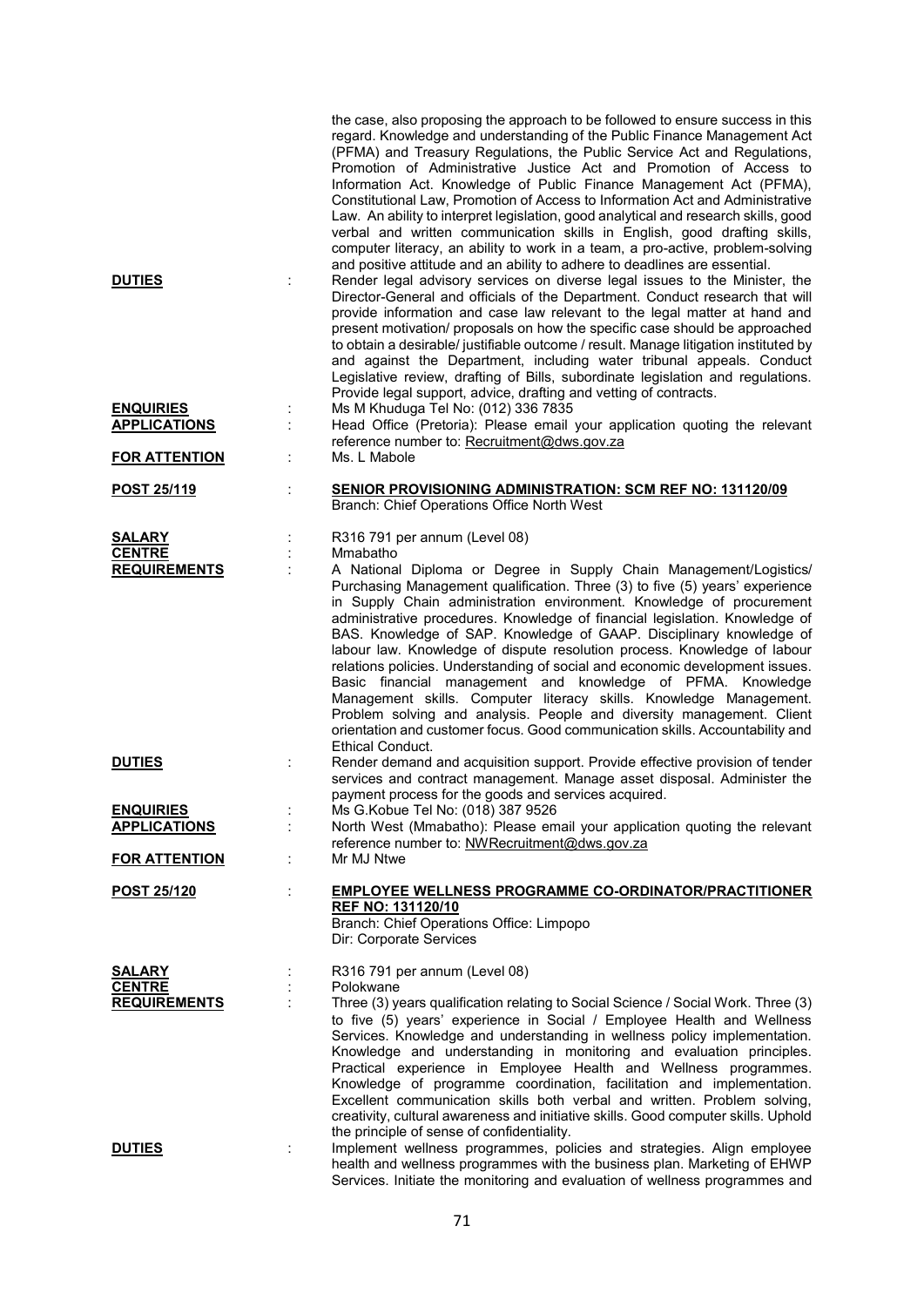| <b>ENQUIRIES</b><br><b>APPLICATIONS</b>               | ÷ | systems. Conduct analysis on the implementation of wellness programmes.<br>Liaise with NGO's on best practices of employee wellness programmes. Create<br>and maintain database of wellness programmes. Follow up on meetings with<br>clients. Execute administrative related duties to the wellness programs.<br>Prepare wellness reports for management information purposes. Serve as<br>secretariat during wellness engagements.<br>Mr HG Masia Tel No: (015) 290 1202<br>Limpopo (Polokwane): Please email your application quoting the post                                                                                                                                                                                                                                                                                                                                                                                             |
|-------------------------------------------------------|---|-----------------------------------------------------------------------------------------------------------------------------------------------------------------------------------------------------------------------------------------------------------------------------------------------------------------------------------------------------------------------------------------------------------------------------------------------------------------------------------------------------------------------------------------------------------------------------------------------------------------------------------------------------------------------------------------------------------------------------------------------------------------------------------------------------------------------------------------------------------------------------------------------------------------------------------------------|
| <b>FOR ATTENTION</b>                                  |   | reference number to: LPRecruitment@dws.gov.za<br>Mr. HH Khosa                                                                                                                                                                                                                                                                                                                                                                                                                                                                                                                                                                                                                                                                                                                                                                                                                                                                                 |
| <b>POST 25/121</b>                                    |   | <b>SENIOR COMMUNICATION OFFICER REF NO: 131120/11</b><br>Branch: Chief Operations Office: Limpopo<br>Dir: Corporate Services                                                                                                                                                                                                                                                                                                                                                                                                                                                                                                                                                                                                                                                                                                                                                                                                                  |
| <b>SALARY</b><br><b>CENTRE</b><br><b>REQUIREMENTS</b> |   | R316 791 per annum (Level 08)<br>Polokwane<br>A Degree in Communication or relevant. Three (3) to five (5) years' experience<br>in a communications or newsroom environment. A valid driver's license (Attach<br>a copy). News writing and content development expertise. Proficiency in at<br>least three (3) official languages. Knowledge and practical working experience<br>in content development, news writing, reviewing and proofreading. Knowledge<br>and understanding of media management. Knowledge of techniques and<br>procedures for the planning and execution of media activities. Programme and<br>project management. Problem solving and analytical skills. People, diversity<br>management, client orientation and customer focus skills. Ability to work under<br>pressure, travel nationally and meet deadlines. Accountability and ethical<br>conduct. An understanding of and commitment to government objectives,  |
| <b>DUTIES</b>                                         |   | policies and programmes. Good communication skills both verbal and written.<br>Implement communication plans. Develop and issue news and media<br>products. Support media relations, internal communications and organize<br>media briefings. Assist with the development and management of the budget<br>for the section. Support the Chief Director: Communication Services with<br>Corporate Communication functions. Co-ordinate the implementation of<br>campaigns/events. Maintain relationship with the stakeholders. Design and<br>manage communication activities. Be responsible for the internal and external<br>communication. Liaise with the media. Assist with the administrative<br>exhibitions.                                                                                                                                                                                                                              |
| <b>ENQUIRIES</b><br><b>APPLICATIONS</b>               |   | Mrs. RI Mabuela Tel No: (015) 290 1318<br>Polokwane: Please email your application quoting the post reference number<br>to: LPRecruitment@dws.gov.za                                                                                                                                                                                                                                                                                                                                                                                                                                                                                                                                                                                                                                                                                                                                                                                          |
| <b>FOR ATTENTION</b>                                  |   | Mr. HH Khosa                                                                                                                                                                                                                                                                                                                                                                                                                                                                                                                                                                                                                                                                                                                                                                                                                                                                                                                                  |
| <b>POST 25/122</b>                                    |   | PROVISIONING ADMINISTRATION OFFICER SCM REF NO: 131120/12<br>Branch: Chief Operations Office North West                                                                                                                                                                                                                                                                                                                                                                                                                                                                                                                                                                                                                                                                                                                                                                                                                                       |
| <b>SALARY</b><br><b>CENTRE</b><br><b>REQUIREMENTS</b> |   | R257 508 per annum (Level 07)<br>Mmabatho<br>National<br>Diploma<br>Degree<br>Accounting/Financial<br>A<br>or<br>in.<br>or<br>Management/Economics/Business Economics/Purchasing/Logistics. 0-1 year<br>experience in Supply Chain Management. Knowledge in financial<br>Management. Knowledge in Logistics Management. Knowledge of PFMA.<br>Knowledge of Treasury Regulations. Preferential Procurement Policy<br>Framework (PFMA). Knowledge in government Supply Chain Management<br>Framework. Knowledge of Enterprise Resource Planning System, e.g SAP.<br>Knowledge of MS Office suite preferably Excel. Knowledge of dispute<br>resolution process. Knowledge of labour relations policies. Knowledge of<br>Generally Recognised Accounting Practice (GRAP). Computer literacy skills.<br>Knowledge Management skills. Problem solving and analysis. People and<br>Diversity Management. Client orientation and customer focus. Good |
| <b>DUTIES</b>                                         |   | Communication skills. Accountability and ethical conduct.<br>Administration of purchase requisitions for stock. Administration of goods<br>receipt and goods issues. Posting or capturing of goods and services receipts<br>and issues on the SAP system. Compile and submit reports on stock.                                                                                                                                                                                                                                                                                                                                                                                                                                                                                                                                                                                                                                                |
| <b>ENQUIRIES</b><br><b>APPLICATIONS</b>               |   | Ms G.Kobue Tel No: (018) 387 9526<br>North West (Mmabatho): Please email your application quoting the relevant<br>reference number to NWRecruitment@dws.gov.za                                                                                                                                                                                                                                                                                                                                                                                                                                                                                                                                                                                                                                                                                                                                                                                |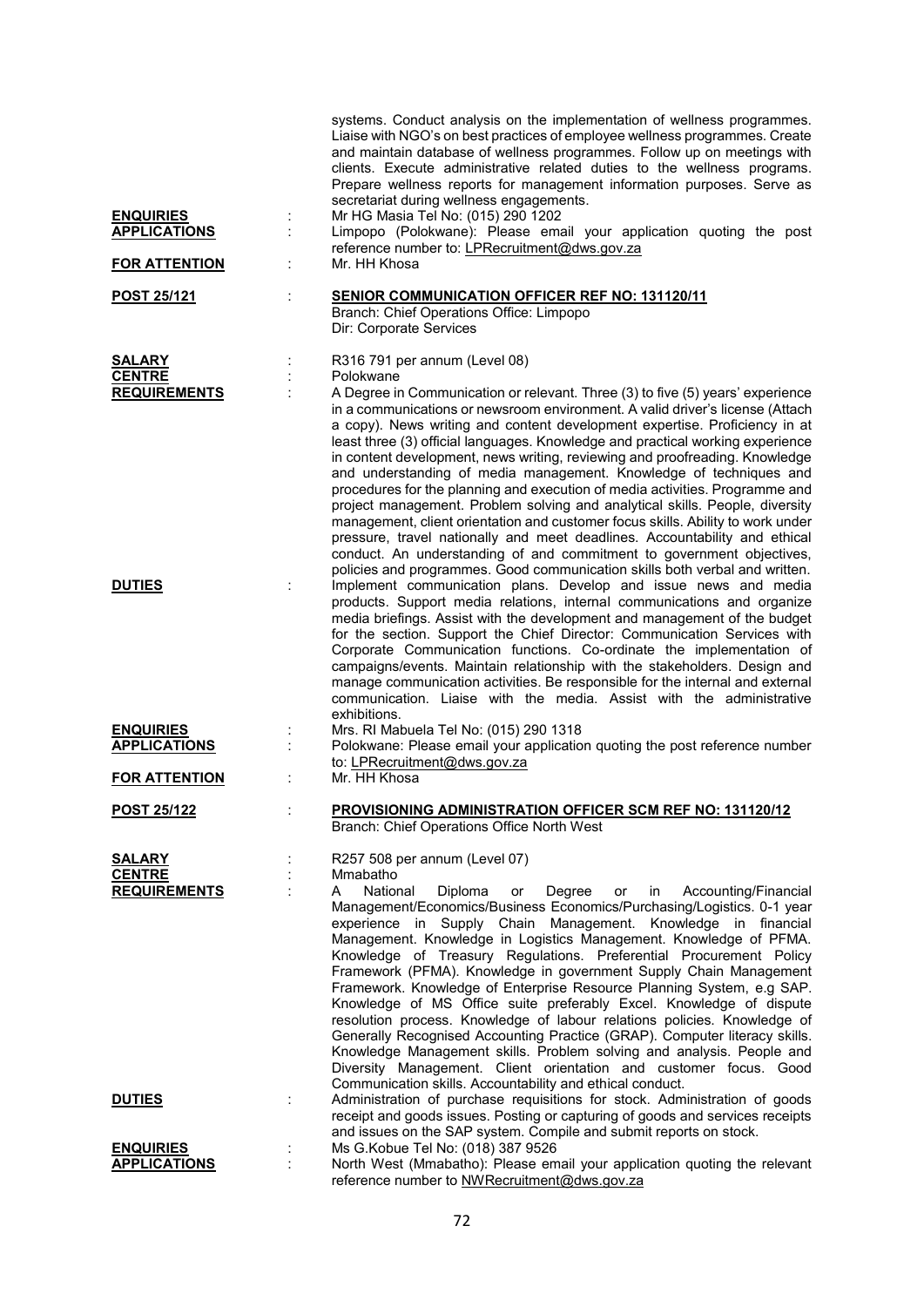| <b>FOR ATTENTION</b>                                  | Mr M.J Ntwe                                                                                                                                                                                                                                                                                                                                                                                                                                                                                                                                                                                                                                                                                                                                                                                                                                                                                                                                                                                                                                                     |
|-------------------------------------------------------|-----------------------------------------------------------------------------------------------------------------------------------------------------------------------------------------------------------------------------------------------------------------------------------------------------------------------------------------------------------------------------------------------------------------------------------------------------------------------------------------------------------------------------------------------------------------------------------------------------------------------------------------------------------------------------------------------------------------------------------------------------------------------------------------------------------------------------------------------------------------------------------------------------------------------------------------------------------------------------------------------------------------------------------------------------------------|
| POST 25/123                                           | <b>STATE ACCOUNTANT: PAYROLL REF NO: 131120/13</b><br>Branch: Chief Operations Office North West                                                                                                                                                                                                                                                                                                                                                                                                                                                                                                                                                                                                                                                                                                                                                                                                                                                                                                                                                                |
| <b>SALARY</b><br><b>CENTRE</b><br><b>REQUIREMENTS</b> | R257 508 per annum (Level 07)<br>Mmabatho<br>A National Diploma or Degree in financial management or Accounting. 0-1 year<br>experience in finance or similar environment. Knowledge and understanding<br>on financial legislation, policies, practices and procedures. Computer literacy<br>skills. Knowledge of Government Financial System i.e. PERSAL and BAS.                                                                                                                                                                                                                                                                                                                                                                                                                                                                                                                                                                                                                                                                                              |
|                                                       | Knowledge of administrative and clerical procedures. Knowledge of<br>departmental policies and procedures. Knowledge of PFMA and Delegations.<br>Treasury Regulations and DORA. Good accounting skills. Planning and<br>organisational skills. Ensure compliance with applicable policies and<br>regulations. Problem solving and analysis. Good communication skills,<br>supervisory and interpersonal skills. Ability to work under pressure. Analytical,<br>logical thinker and a team player. Accountability and ethical conduct.                                                                                                                                                                                                                                                                                                                                                                                                                                                                                                                           |
| <b>DUTIES</b>                                         | Ensure that advances are recovered timeously. Maintain appropriate filing<br>system and records management. Capture garnishee orders and other payroll<br>deductions. Management of Provincial Payroll. Verify leave gratuity payments,<br>overtime, bonuses and ensure that travel and subsistence claims are correctly<br>calculated on monthly basis. IRP5's reconciliations and capturing of payments<br>including transfers.                                                                                                                                                                                                                                                                                                                                                                                                                                                                                                                                                                                                                               |
| <b>ENQUIRIES</b><br><b>APPLICATIONS</b>               | Ms G Kobue Tel No: (018) 387 9526<br>North West (Mmabatho): Please email your application quoting the relevant                                                                                                                                                                                                                                                                                                                                                                                                                                                                                                                                                                                                                                                                                                                                                                                                                                                                                                                                                  |
| <b>FOR ATTENTION</b>                                  | reference number to NWRecruitment@dws.gov.za<br>Mr M.J. Ntwe                                                                                                                                                                                                                                                                                                                                                                                                                                                                                                                                                                                                                                                                                                                                                                                                                                                                                                                                                                                                    |
| POST 25/124                                           | CHIEF ASSISTANT TECHNICAL OFFICER REF NO: 131120/14<br>Branch: Chief Operations Office-Kwazulu-Natal                                                                                                                                                                                                                                                                                                                                                                                                                                                                                                                                                                                                                                                                                                                                                                                                                                                                                                                                                            |
| <b>SALARY</b><br><b>CENTRE</b>                        | R257 508 per annum (Level 07)<br>Midmar Dam, Howick                                                                                                                                                                                                                                                                                                                                                                                                                                                                                                                                                                                                                                                                                                                                                                                                                                                                                                                                                                                                             |
| <b>REQUIREMENTS</b>                                   | A Senior/Grade 12 certificate with Mathematic/Mathematics Literacy as a<br>passed subject. A valid driver's license (Code B or higher, certified copy must<br>be attached). Six (6) to ten (10) years in collecting and processing of water<br>related data. Knowledge of statistics and mathematics. High level knowledge<br>of relevant equipment. Ability to operate independently. Good written and<br>verbal communication skills. High degree of computer literacy and skilful in the<br>usage of various Window-driven programs such as Excel, Word, PowerPoint<br>etc. General office administration knowledge. Knowledge of the rivers and                                                                                                                                                                                                                                                                                                                                                                                                             |
| <b>DUTIES</b>                                         | dams in KwaZulu-Natal Province. Knowledge of OHS.<br>Manage the real-time data system. Manage the instrumentation stock and<br>develop and maintain a monitoring database. Withdraw data from various data<br>collection apparatus and make the data available to the data processing team.<br>Provide statistics and feedback for internal reporting and monitoring purposes.<br>Ensure incoming requests are assigned to the appropriate staff. Produce data<br>for technical reports. Liaise with technical staff. Ensure reliable hydrological<br>source documents. Ensure an effective working environment. Coordinate, and<br>control the quality of data and information supporting integrated systems.<br>Maintain technical filing systems and correspondence systems. Arrange<br>workshops, training sessions, and meetings and oversee the printing of<br>technical documents. General office administration. Monitor workflow and<br>collate progress reports. Gauge plate correction investigations and uploading.<br>Supervision of subordinates. |
| <b>ENQUIRIES</b><br><b>APPLICATIONS</b>               | Mr B Pillay, Tel No: (031) 336 2700<br>KwaZulu-Natal (Midmar Dam): Please email your application quoting the                                                                                                                                                                                                                                                                                                                                                                                                                                                                                                                                                                                                                                                                                                                                                                                                                                                                                                                                                    |
| <b>FOR ATTENTION</b><br><b>NOTE</b>                   | relevant reference number to KZNRecruitment@dws.gov.za<br>Ms S Mbongwa<br>Persons with disability, Females African and Indian are encouraged to apply.                                                                                                                                                                                                                                                                                                                                                                                                                                                                                                                                                                                                                                                                                                                                                                                                                                                                                                          |
| POST 25/125                                           | <b>ADMINISTRATION CLERK REF NO: 131120/15</b><br>Branch: Chief Operations Office-Kwazulu-Natal                                                                                                                                                                                                                                                                                                                                                                                                                                                                                                                                                                                                                                                                                                                                                                                                                                                                                                                                                                  |
| <b>SALARY</b><br><b>CENTRE</b>                        | R173 703 per annum (Level 05)<br>Durban                                                                                                                                                                                                                                                                                                                                                                                                                                                                                                                                                                                                                                                                                                                                                                                                                                                                                                                                                                                                                         |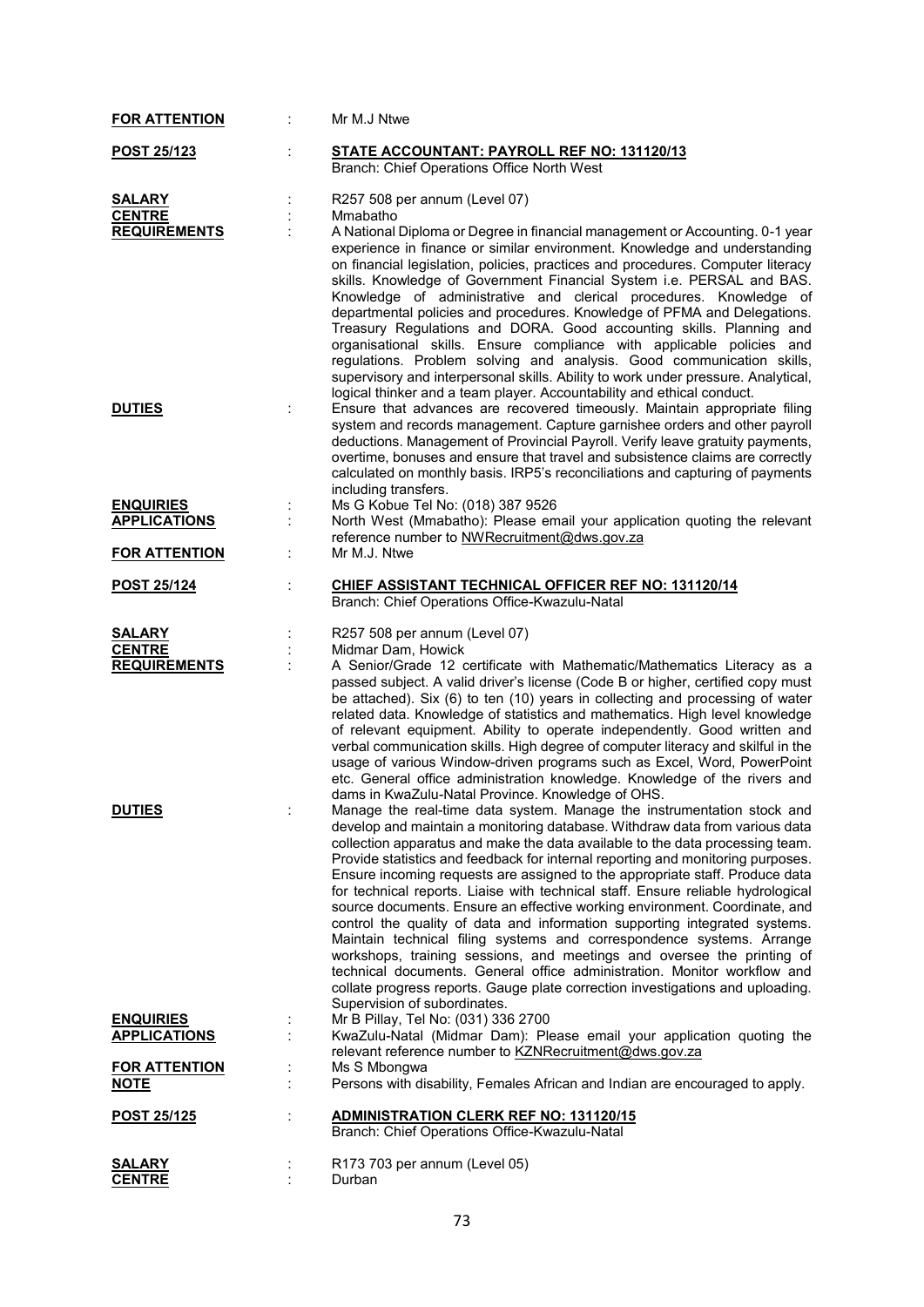| <b>REQUIREMENTS</b>                                   |    | A Senior/Grade 12 certificate with Mathematics as a passed subject. Two<br>years of experience as an added advantage. A valid driver's license (A certified<br>copy must be attached). Good verbal and communication skills. Computer<br>literacy and a good understanding of database systems. Must work<br>independently, be responsible, self-motivated and work under pressure.<br>Knowledge of Public Service Legislation.                                                                                                                                                                                                                                                                                                                                                                                                                                                                                                                                                                                                                                                                                                                                                                   |
|-------------------------------------------------------|----|---------------------------------------------------------------------------------------------------------------------------------------------------------------------------------------------------------------------------------------------------------------------------------------------------------------------------------------------------------------------------------------------------------------------------------------------------------------------------------------------------------------------------------------------------------------------------------------------------------------------------------------------------------------------------------------------------------------------------------------------------------------------------------------------------------------------------------------------------------------------------------------------------------------------------------------------------------------------------------------------------------------------------------------------------------------------------------------------------------------------------------------------------------------------------------------------------|
| <b>DUTIES</b>                                         | ÷  | Providing administrative support to the entire Directorate. Compile and submit<br>claims for approval. Liaise with stakeholders with regards to queries (i.e.<br>administration and procurement) and dissemination of information. Make<br>logistic arrangements for events and meetings. Taking and typing of minutes.<br>Provide support services to technical staff. Check and process accounts of<br>services rendered by consultants. Filing of documents. Completing overtime<br>claim forms. Answering queries. Making photocopies. Binding documents.<br>Completion of subsistence and travel claims and requests relating to<br>accommodation and flight. Assist with the budget for the Directorate,<br>procurement of goods (i.e. processing of S & T, petty cash claims/VA2's / verify<br>Invoices and payment certificates and maintaining asset register (i.e. pool<br>equipment) and services for the Directorate. Perform any other office<br>administration related activities and manage the filing system of the sub-<br>directorate. Responsible for records management in respect of expenditures<br>inventory lists for Directorate. Manage stationery for the Directorate. |
| <b>ENQUIRIES</b><br><b>APPLICATIONS</b>               |    | Ms M Maharaj Tel No: (031) 336 2700<br>KwaZulu-Natal (Durban): Please email your application quoting the relevant<br>reference number to KZNRecruitment@dws.gov.za                                                                                                                                                                                                                                                                                                                                                                                                                                                                                                                                                                                                                                                                                                                                                                                                                                                                                                                                                                                                                                |
| <b>FOR ATTENTION</b><br><b>NOTE</b>                   | İ, | Ms S Mbongwa<br>Persons with disability, Females - African/Indian/Coloured/White are to<br>encouraged to apply.                                                                                                                                                                                                                                                                                                                                                                                                                                                                                                                                                                                                                                                                                                                                                                                                                                                                                                                                                                                                                                                                                   |
| <b>POST 25/126</b>                                    |    | <b>ASSISTANT TECHNICAL OFFICER REF NO: 131120/16 (X2 POSTS)</b><br>Branch: Chief Operations Office Kwazulu-Natal                                                                                                                                                                                                                                                                                                                                                                                                                                                                                                                                                                                                                                                                                                                                                                                                                                                                                                                                                                                                                                                                                  |
| <b>SALARY</b><br><b>CENTRE</b><br><b>REQUIREMENTS</b> | ÷  | R173 703 per annum (Level 05)<br>Durban<br>A Senior/Grade 12 certificate with Mathematics/Mathematics Literacy as a<br>passed subject appropriate working experience. Good verbal and written<br>communication skills. Data capturing and interpretation experience. Computer<br>skills (Database applications). General office administration knowledge.<br>Proven ability to operate independently. Knowledge of the rivers and dams in<br>KwaZulu-Natal region. Knowledge of Public Service Legislation. A valid Code<br>EB driver's license (a certified copy must be attached).                                                                                                                                                                                                                                                                                                                                                                                                                                                                                                                                                                                                              |
| <b>DUTIES</b>                                         | ÷  | Administering the collection of data. Register incoming hydrological data.<br>Capturing hydrological data on computer database systems. Rainfall and<br>evaporation returns. Dam returns. Flow data processing. Edit and undertake<br>evaluation of hydrological data. General office administrative duties.                                                                                                                                                                                                                                                                                                                                                                                                                                                                                                                                                                                                                                                                                                                                                                                                                                                                                      |
| <b>ENQUIRIES</b><br><b>APPLICATIONS</b>               |    | Mr B Pillay Tel No: (031) 336 2700<br>KwaZulu-Natal (Durban): Please email your application quoting the relevant<br>reference number to KZNRecruitment@dws.gov.za                                                                                                                                                                                                                                                                                                                                                                                                                                                                                                                                                                                                                                                                                                                                                                                                                                                                                                                                                                                                                                 |
| <b>FOR ATTENTION</b><br><b>NOTE</b>                   |    | Ms S Mbongwa<br>Persons with disability, females - African/Indian/Coloured/White are to<br>encourage to apply.                                                                                                                                                                                                                                                                                                                                                                                                                                                                                                                                                                                                                                                                                                                                                                                                                                                                                                                                                                                                                                                                                    |
| <u>POST 25/127</u>                                    | ÷  | SUPPLY CHAIN CLERK (PRODUCTION): SCM REF NO: 131120/17<br>Branch: Chief Operations Office North West                                                                                                                                                                                                                                                                                                                                                                                                                                                                                                                                                                                                                                                                                                                                                                                                                                                                                                                                                                                                                                                                                              |
| <b>SALARY</b><br><b>CENTRE</b><br><b>REQUIREMENTS</b> |    | R173 703 per annum (Level 05)<br>Mmabatho<br>A Senior/Grade 12 certificate. Basic knowledge of supply chain duties,<br>practices as well as the ability to capture data, and operate computer and<br>collecting statistics. Basic knowledge of work procedure in terms of the working<br>environment. Working knowledge and understanding of legislative framework<br>governing public service. Flexibility. Team work. Basic knowledge of problem<br>solving and analysis. People and diversity management. Client orientation and<br>customer focus. Communication. Accountability and ethical conduct                                                                                                                                                                                                                                                                                                                                                                                                                                                                                                                                                                                          |
| <b>DUTIES</b>                                         | ÷  | Render asset management clerical support. Render demand and acquisition<br>clerical support. Render logistical support service.                                                                                                                                                                                                                                                                                                                                                                                                                                                                                                                                                                                                                                                                                                                                                                                                                                                                                                                                                                                                                                                                   |
| <b>ENQUIRIES</b>                                      |    | Ms G Kobue Tel No: (018) 387 9526                                                                                                                                                                                                                                                                                                                                                                                                                                                                                                                                                                                                                                                                                                                                                                                                                                                                                                                                                                                                                                                                                                                                                                 |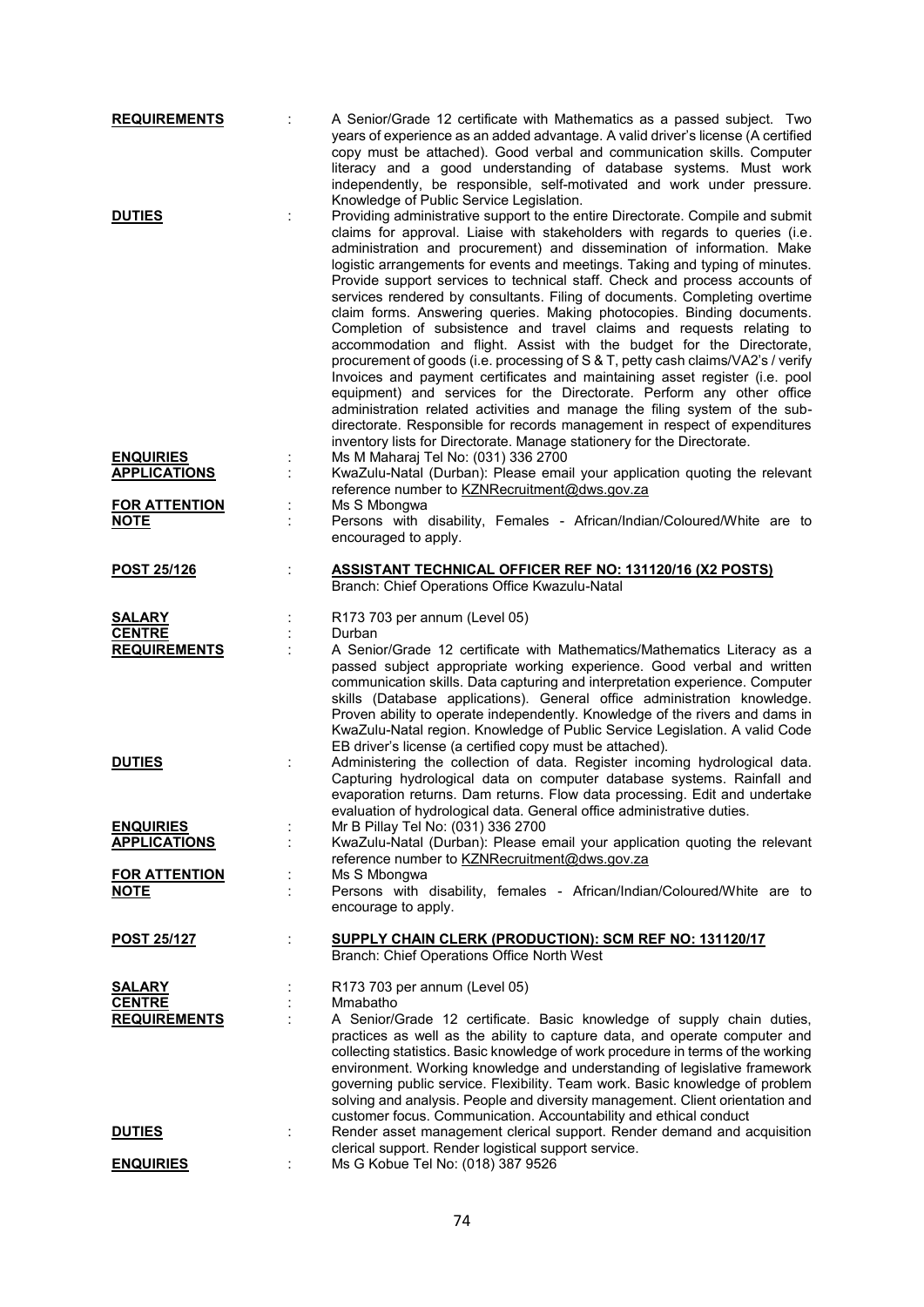| <b>APPLICATIONS</b>  | North West (Mmabatho): Please email your application quoting the relevant<br>reference number to NWRecruitment@dws.gov.za                                                                                                                                                                                                                                    |
|----------------------|--------------------------------------------------------------------------------------------------------------------------------------------------------------------------------------------------------------------------------------------------------------------------------------------------------------------------------------------------------------|
| <b>FOR ATTENTION</b> | Mr W Francis                                                                                                                                                                                                                                                                                                                                                 |
| <b>POST 25/128</b>   | HR CLERK (PRODUCTION): REGISTRY REF NO: 131120/18                                                                                                                                                                                                                                                                                                            |
|                      | Branch: Chief Operations Office North West                                                                                                                                                                                                                                                                                                                   |
| <u>SALARY</u>        | R173 703 per annum (Level 05)                                                                                                                                                                                                                                                                                                                                |
| <b>CENTRE</b>        | Mmabatho                                                                                                                                                                                                                                                                                                                                                     |
| <b>REQUIREMENTS</b>  | A Senior / Grade 12 certificate. Computer skills in Ms Word and Excel. General                                                                                                                                                                                                                                                                               |
|                      | administration skills coupled with verbal and written skills. Be innovative and<br>initiative. Have an understanding of MISS Act. Knowledge of process flow and<br>tracing retrieving files. Knowledge of internal sorting and distribution matrix.<br>Practical knowledge of organisations record keeping practices/system.                                 |
| <b>DUTIES</b>        | Managing of Auxiliary Services Registry by ensuring that filing is always up to<br>date. Maintenance of the file register by recording all files received and those<br>that are issued out. Opening and closing of file. Ensuring that files are returned<br>on time. Assist with other Auxiliary Services ad-hoc duties.                                    |
| <b>ENQUIRIES</b>     | Mr Ntwe MJ Tel No: (018) 3879531                                                                                                                                                                                                                                                                                                                             |
| <b>APPLICATIONS</b>  | North West (Mmabatho): Please email your application quoting the relevant<br>÷                                                                                                                                                                                                                                                                               |
|                      | reference number to NWRecruitment@dws.gov.za                                                                                                                                                                                                                                                                                                                 |
| <b>FOR ATTENTION</b> | Mr M.J. Ntwe                                                                                                                                                                                                                                                                                                                                                 |
| <b>POST 25/129</b>   | ADMINISTRATIVE CLERK: PRODUCTION REF NO: 131120/19                                                                                                                                                                                                                                                                                                           |
|                      | Branch: Chief Operations Office North West<br>Div: Communications                                                                                                                                                                                                                                                                                            |
| <b>SALARY</b>        | R173 703 per annum (Level 05)                                                                                                                                                                                                                                                                                                                                |
| <b>CENTRE</b>        | Mmabatho                                                                                                                                                                                                                                                                                                                                                     |
| <b>REQUIREMENTS</b>  | A Senior/Grade 12 certificate. Good communication skills both verbal and<br>written. Administration, organisational and interpersonal skills. Computer<br>literacy in Ms Word, Excel and Outlook.                                                                                                                                                            |
| <b>DUTIES</b>        | The provisioning of effective administration support. The management of                                                                                                                                                                                                                                                                                      |
|                      | personnel matters. Assist with financial management and provisioning matters.<br>Deal with correspondence and client services. Processing of documents as<br>well as rendering support function to supervisory personnel and to assist in the<br>daily operations of the unit. Filing, data capturing, record keeping and reporting.<br>Handling of queries. |
| <b>ENQUIRIES</b>     | Mr Francis W Cell No: 0838541941                                                                                                                                                                                                                                                                                                                             |
| <b>APPLICATIONS</b>  | North West (Mmabatho): Please email your application quoting the relevant                                                                                                                                                                                                                                                                                    |
|                      | reference number to NWRecruitment@dws.gov.za                                                                                                                                                                                                                                                                                                                 |
| <b>FOR ATTENTION</b> | Mr M.J. Ntwe                                                                                                                                                                                                                                                                                                                                                 |
| <b>NOTE</b>          | Indian, Coloured, Whites and People with disabilities are encouraged to apply.                                                                                                                                                                                                                                                                               |
|                      | <b>SUPPLY</b>                                                                                                                                                                                                                                                                                                                                                |
| <b>POST 25/130</b>   | <b>PROVISIONING</b><br><b>ADMINISTRATION</b><br><b>CLERK:</b><br><b>CHAIN</b><br>MANAGEMENT (SCM) REF NO: 131120/20                                                                                                                                                                                                                                          |
| <u>SALARY</u>        | R173 703 per annum (Level 05)                                                                                                                                                                                                                                                                                                                                |
| <b>CENTRE</b>        | Bloemfontein                                                                                                                                                                                                                                                                                                                                                 |
| <b>REQUIREMENTS</b>  | A Senior/Grade 12 certificate. Computer literacy. Knowledge of Supply Chain                                                                                                                                                                                                                                                                                  |
|                      | functions. Working knowledge and understanding of legislation governing the<br>public service. Flexibility and ability to work in a team. Sound communication<br>skills (written and verbal).                                                                                                                                                                |
| <b>DUTIES</b>        | Render effective procurement of goods and services. Request quotations from<br>suppliers. Maintain a quotation register. Receive and verify goods from<br>suppliers. Issue goods to end users. Update and maintain contracts register.                                                                                                                       |
|                      | Provide SCM support services within the component.                                                                                                                                                                                                                                                                                                           |
| <b>ENQUIRIES</b>     | Ms E Bosch Tel No: (051) 405 9000                                                                                                                                                                                                                                                                                                                            |
| <b>APPLICATIONS</b>  | Free State (Bloemfontein): Please email your applications quoting the relevant                                                                                                                                                                                                                                                                               |
| <b>FOR ATTENTION</b> | reference number to <b>FSrecruitment@dws.gov.za</b><br>Ms. L Wymers                                                                                                                                                                                                                                                                                          |
| POST 25/131          | HANDYMAN (HYDROLOGY) REF NO: 131120/21<br>Branch: Chief Operations Office Kwazulu-Natal                                                                                                                                                                                                                                                                      |
| <b>SALARY</b>        | R122 595 per annum (Level 03)                                                                                                                                                                                                                                                                                                                                |
| <b>CENTRE</b>        | Midmar Dam, Howick                                                                                                                                                                                                                                                                                                                                           |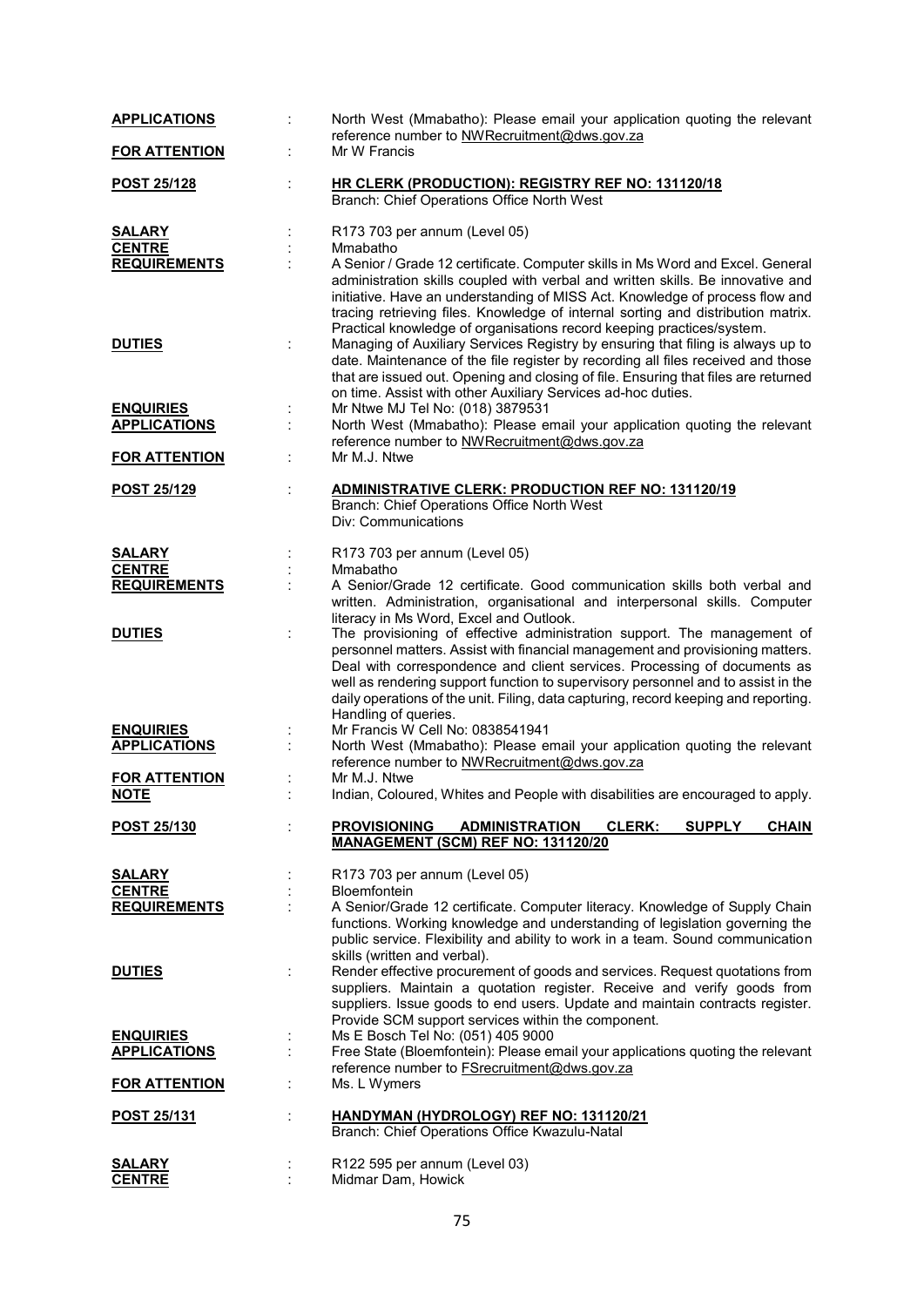| <b>REQUIREMENTS</b>  |   | ABET Level 4. Zero (0) to six (6) months experience in building and<br>maintenance work. Ability to read and write. Be physically fit. Good<br>communication skills and ability to work in a team. Ability to work under<br>supervision and independently. Must have a basic knowledge of using<br>equipment, tools and light machinery. Willingness to travel extensively within<br>KwaZulu-Natal province. Willingness to camp on site for more than a month.<br>Willingness to work in and around water such as rivers, lakes and dams. A<br>valid driver's license (A certified copy must be attached). Knowledge of |
|----------------------|---|--------------------------------------------------------------------------------------------------------------------------------------------------------------------------------------------------------------------------------------------------------------------------------------------------------------------------------------------------------------------------------------------------------------------------------------------------------------------------------------------------------------------------------------------------------------------------------------------------------------------------|
| <b>DUTIES</b>        |   | Occupational Health and Safety procedures.<br>Building and maintenance work in rivers. Camp and site setup. Site clearance<br>and shuttering. Steelwork and concrete laying. Finishing and cleaning. Repair<br>damages and install measuring systems. Clean and maintain upstream pools<br>and access roads. Cutting grass, painting work and remove logs from<br>monitoring sites. Inlet system installations. Repair damaged scour pipes and<br>boxes.                                                                                                                                                                 |
| <b>ENQUIRIES</b>     |   | Mr B Pillay Tel No: (031) 336 2700                                                                                                                                                                                                                                                                                                                                                                                                                                                                                                                                                                                       |
| <b>APPLICATIONS</b>  |   | KwaZulu-Natal (Midmar Dam): Please email your application quoting the                                                                                                                                                                                                                                                                                                                                                                                                                                                                                                                                                    |
|                      |   | relevant reference number to KZNRecruitment@dws.gov.za                                                                                                                                                                                                                                                                                                                                                                                                                                                                                                                                                                   |
| <b>FOR ATTENTION</b> |   | Ms S Mbongwa                                                                                                                                                                                                                                                                                                                                                                                                                                                                                                                                                                                                             |
| <b>NOTE</b>          |   | Persons with disability, Males- African and Indian are encouraged to apply                                                                                                                                                                                                                                                                                                                                                                                                                                                                                                                                               |
| <b>POST 25/132</b>   | t | <b>GENERAL WORKER REF NO: 131120/22 (X5 POSTS)</b>                                                                                                                                                                                                                                                                                                                                                                                                                                                                                                                                                                       |
|                      |   | Branch: Chief Operations Office Kwazulu-Natal                                                                                                                                                                                                                                                                                                                                                                                                                                                                                                                                                                            |
|                      |   |                                                                                                                                                                                                                                                                                                                                                                                                                                                                                                                                                                                                                          |
| <b>SALARY</b>        |   | R102 534 per annum (Level 02)                                                                                                                                                                                                                                                                                                                                                                                                                                                                                                                                                                                            |
| <b>CENTRE</b>        |   | Midmar Dam, Howick                                                                                                                                                                                                                                                                                                                                                                                                                                                                                                                                                                                                       |
| <b>REQUIREMENTS</b>  |   | An ABET certificate. Two (2) to three (3) years' experience in building and                                                                                                                                                                                                                                                                                                                                                                                                                                                                                                                                              |
|                      |   | maintenance work will be an added advantage. Able to read various water<br>meters and gauge plates. Ability to read and write. Be physically fit. Good<br>communication skills and ability to work in a team. Ability to work under<br>supervision and independently. Must have a basic knowledge of using<br>equipment, tools and light machinery. Willingness to travel extensively within<br>KwaZulu-Natal province. Willingness to camp on site for more than a month.<br>Willingness to work in and around water such as rivers, lakes and dams.                                                                    |
| <b>DUTIES</b>        |   | Knowledge of Occupational Health and Safety procedures.<br>Cutting grass at monitoring sites. Painting work at monitoring sites. Remove<br>logs from monitoring sites. Camp and site setup. Site Clearance. Prepare site<br>identified by the Technician. Steel work, shuttering, concrete laying, finishing<br>and cleaning. Repair damages to structures. Inlet system installation. Clean<br>and maintain upstream pools. Repair damaged scour pipes and boxes.                                                                                                                                                       |
| <b>ENQUIRIES</b>     |   | Mr B Pillay Tel No: (031) 336 2700                                                                                                                                                                                                                                                                                                                                                                                                                                                                                                                                                                                       |
| <b>APPLICATIONS</b>  |   | KwaZulu-Natal (Midmar Dam): Please email your application quoting the                                                                                                                                                                                                                                                                                                                                                                                                                                                                                                                                                    |
|                      |   | relevant reference number to KZNRecruitment@dws.gov.za                                                                                                                                                                                                                                                                                                                                                                                                                                                                                                                                                                   |
| <b>FOR ATTENTION</b> |   | Ms S Mbongwa                                                                                                                                                                                                                                                                                                                                                                                                                                                                                                                                                                                                             |
| <u>NOTE</u>          |   | Persons with disability, Males - African/Indian/Coloured/White are encouraged                                                                                                                                                                                                                                                                                                                                                                                                                                                                                                                                            |
|                      |   | to apply.                                                                                                                                                                                                                                                                                                                                                                                                                                                                                                                                                                                                                |
|                      |   |                                                                                                                                                                                                                                                                                                                                                                                                                                                                                                                                                                                                                          |
| POST 25/133          | t | <b>CLEANER REF NO: 131120/23</b>                                                                                                                                                                                                                                                                                                                                                                                                                                                                                                                                                                                         |
|                      |   | Branch: Chief Operations Office: North West<br>Div: Auxiliary Services                                                                                                                                                                                                                                                                                                                                                                                                                                                                                                                                                   |
|                      |   |                                                                                                                                                                                                                                                                                                                                                                                                                                                                                                                                                                                                                          |
| <b>SALARY</b>        |   | R102 534 per annum (Level 02)                                                                                                                                                                                                                                                                                                                                                                                                                                                                                                                                                                                            |
| <b>CENTRE</b>        |   | Hartbeespoort Dam                                                                                                                                                                                                                                                                                                                                                                                                                                                                                                                                                                                                        |
| <b>REQUIREMENTS</b>  |   | An ABET certificate. Knowledge of cleaning principles. Knowledge of chemical                                                                                                                                                                                                                                                                                                                                                                                                                                                                                                                                             |
|                      |   | use (dilution / mix). Knowledge of cleaning equipment to be used. Knowledge<br>of health and safety requirements. Knowledge of basic record keeping. Basic<br>understanding of applying safety rules. Basic understanding of applying or<br>using chemicals correctly. Good communication interpersonal relations.<br>Corporate cleaning experience will be an advantage.                                                                                                                                                                                                                                                |
| <b>DUTIES</b>        |   | Provision of cleaning services. Keep and maintain cleaning materials and<br>equipment. Dusting, waxing, sweeping, scrubbing and vacuuming of floors and<br>doors. Emptying and cleaning dirty bins. Collecting and removing of waste<br>paper. Freshening office areas. Clean the general kitchen basins wash and<br>keep stock of kitchen utensils. Cleaning the restrooms by refilling the hand<br>wash liquid soap, replace toilet papers and empty wash waste bins. Report<br>broken machines. Request cleaning materials. Assist with other duties as and<br>when required.                                         |